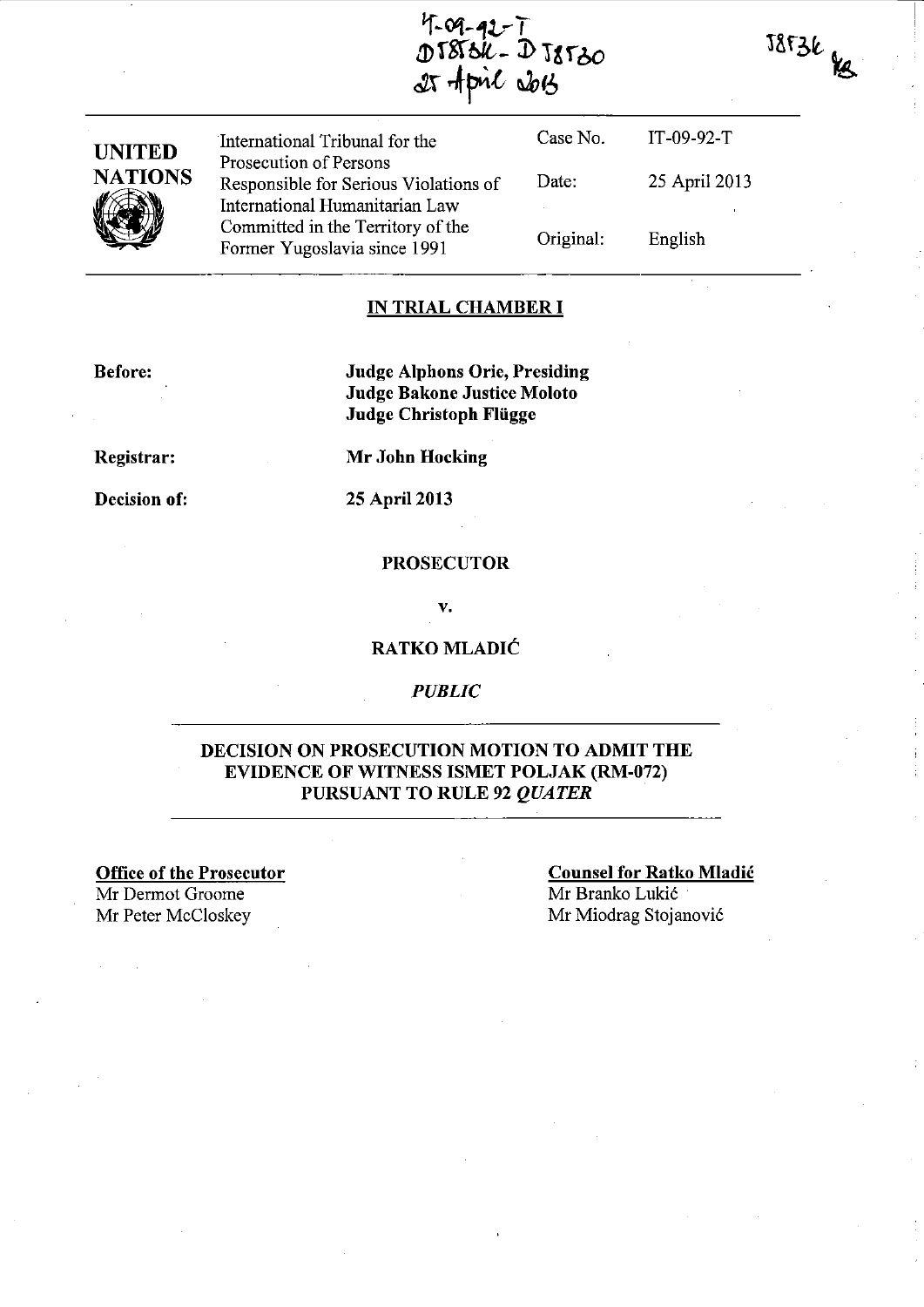# **I. PROCEDURAL HISTORY AND SUBMISSIONS OF THE PARTIES**

1. On 22 February 2013, the Prosecution filed a motion ("Motion") seeking to admit into evidence the ICTY Witness Statement of Ismet Poljak (RM-072) ("Witness"), dated 25 January 1999 ("Statement"), pursuant to Rule 92 *quater* of the Tribunal's Rules of Procedure and Evidence ("Rules").<sup>1</sup> On 8 March 2013, the Defence filed its response ("Response").<sup>2</sup>

2. The Prosecution submits that the Statement meets the requirements set out by Rule 89 (C) and Rule 92 *quater* of the Rules, as the Witness is deceased and hence unavailable, his Statement is relevant to the charges in the Indictment and is, furthermore, reliable.<sup>3</sup> According to the Prosecution, the evidence provided by the Witness in his Statement is corroborated by the testimony of Rule 92 *ter* Witnesses RM-034 and RM-048 as well as the proposed evidence of Rule 92 his Witness RM-035, and provides additional details relating to adjudicated facts 731-732, 739- 741 and 743-745.4 The Prosecution further submits that while the Witness mentions the acts and conduct of the Accused in his Statement, such references are minimal and do not relate to any of the specific acts charged in the Indictment.<sup>5</sup>

3. The Defence opposes the Motion, submitting, *inter alia,* that portions of the Statement should be stricken or the Motion be denied because these portions contradict other evidence, are based on third party hearsay and therefore, render the evidence unreliable.<sup>6</sup> The Defence further submits that references to the acts and conducts of the Accused, however minimal, should be excluded as there is no possibility of cross-examination.<sup>7</sup>

 $\mathbf{1}$ Prosecution Motion to Admit the Evidence of Ismet Poljak (RM072) pursuant to Rule 92 *quater*, 22 February 2013. 2 Defence Response to Prosecution Motion to Admit the Evidence of Ismet Poljak (RM072) pursuant to Rule 92 *quater,* 8 March 2013.

þ Motion, paras 2, 6-8, 12-13.

<sup>4</sup>  Motion, paras 2,10-11, 16.

Motion, para. 16.

<sup>6</sup>  Response, paras 7-11.

Response, paras 1, 12.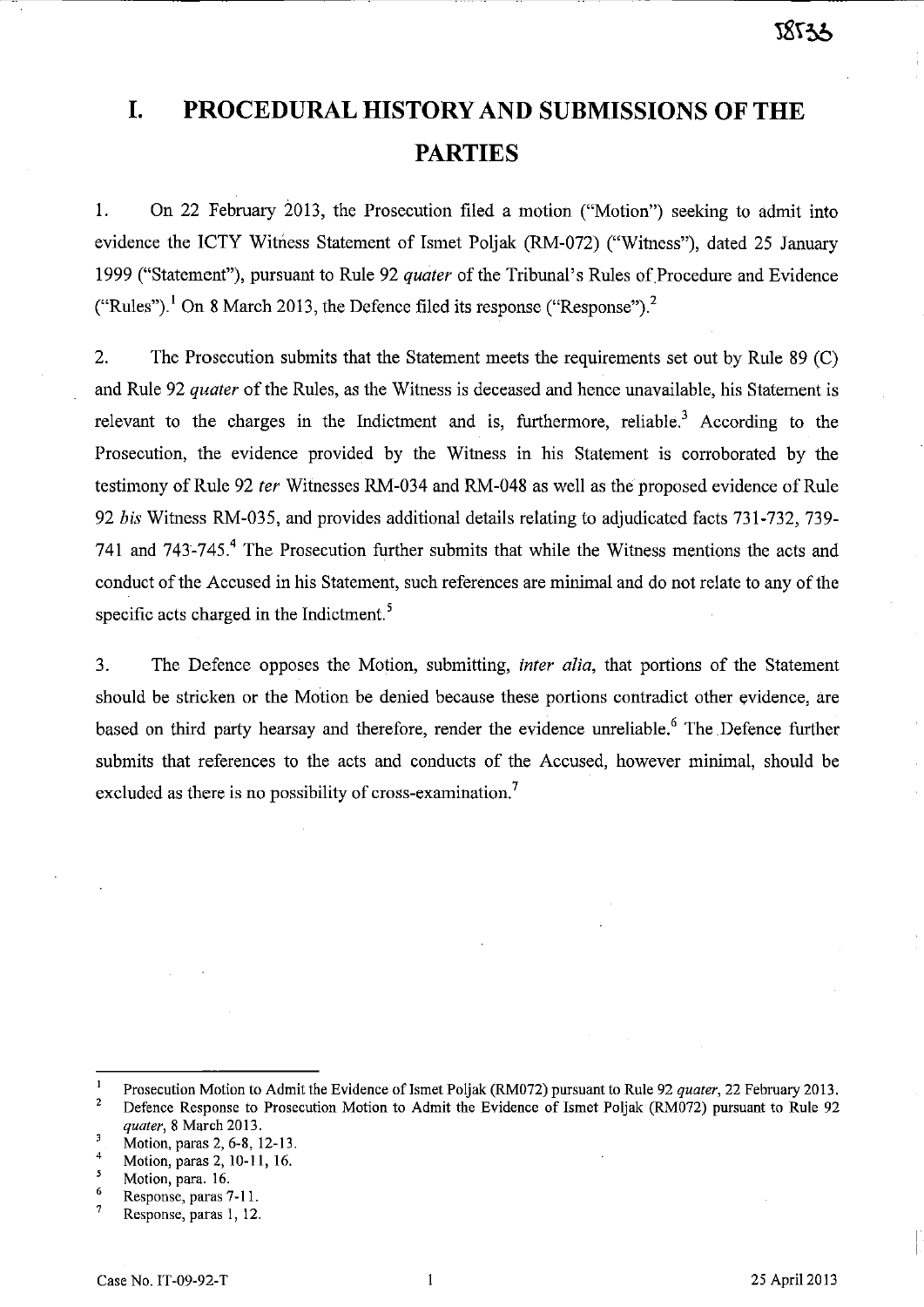### **11. APPLICABLE LAW**

4. The Chamber recalls and refers to the applicable law governing the admission of evidence pursuant to Rule 92 *quater* of the Rules, as set out in a previous decision. <sup>8</sup>

## **Ill. DISCUSSION**

5. The Chamber has been provided with a death certificate of the witness and is satisfied that he is deceased and therefore unavailable pursuant to Rule 92 *quater* of the Rules.

6. With regard to the reliability of the Statement, the Chamber notes that it has been signed by the Witness with an accompanying acknowledgement that the Statement is true to the best of his recollection and was taken with the assistance of an interpreter duly qualified and approved by the Registry of the Tribunal. The evidence provided in the Statement concerns Serb military activities, detention facilities and alleged killings in Kalinovik municipality and is cumulative to testimony already provided by Rule 92 *ter* Witnesses Feizija Hadžić (RM-034) and RM-048 in this case.<sup>9</sup> Proposed Rule 92 *his* Witness RM-035 is also expected to give evidence about Serb military activities and events concerning the police in Kalinovik, as well as the alleged killings and rapes of non-Serb civilians by Serb forces in Kalinovik municipality.<sup>10</sup> Considering this, the Chamber will not additionally address if and to what extent the adjudicated facts the Chamber has taken judicial notice of are cumulative.<sup>11</sup>

7. As for the Defence's assertion that portions of the proffered evidence are unreliable because the statement contains hearsay evidence, the Chamber recalls that hearsay evidence is, in principle, admissible before the Tribunal. With respect to the portion concerning the killing of Muslim men at Mladi Gaj which the Defence contends qualifies as unreliable hearsay evidence, the Chamber notes that Fejzija Hadžić (RM-034), whom the Witness identified as his source of hearsay and who was a survivor of the incident, testified about this same event and allowed the Chamber to assess the

 $\bf{3}$ Decision on Prosecution Motion to Admit the Evidence of Witness RM-266 Pursuant to Rule 92 *quater,* 23 July 2012, paras 10-13.

Witness Fejzija Hadzi6 (RM-034), T. 1829-1867; Witness RM-048, T. 8809-8870.

<sup>&</sup>lt;sup>10</sup> Witness RM-035, Prosecution Witness List, 10 February 2012 (Confidential), p. 114. The Chamber notes that in the 10 February 2012 Witness List, RM-035 is noticed as a Rule 92 *ter* witness. However, the witness is the subject of the Prosecution's Ninth Motion to Admit Evidence Pursuant to Rule 92 *his* (Confidential), 6 December 2012, which is currently pending with the Chamber.

<sup>&</sup>lt;sup>11</sup> See further Decision on Prosecution Motion to Admit the Evidence of Witnesses Zaim Košarić and Đula Leka Pursuant to Rule 92 *quater,* 9 November 2012, para. 7.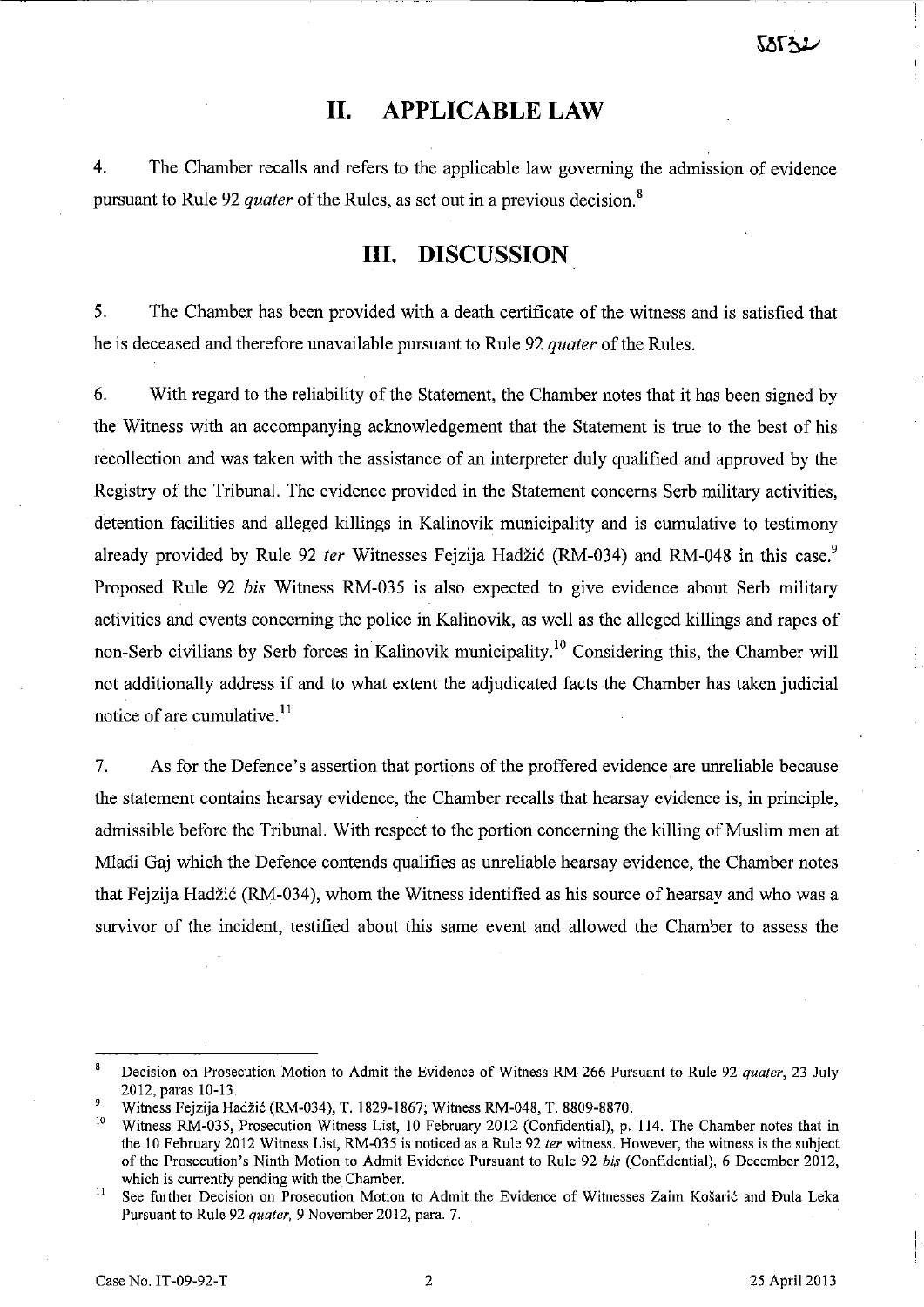reliability of the Statement against first hand testimony of the source.<sup>12</sup> The Chamber therefore finds that there is no indication of unreliability in this respect.

8. The Defence has objected to the portion of the Statement concerning the Accused's visits to his father on the basis that the Accused's father, as submitted by the Defence, died in 1945.<sup>13</sup> The Chamber accepts that the Witness may by mistake have referred to the Accused's father where he meant to refer to another relative, or have referred to a visit to the grave of the Accused's father rather than to the Accused's father in person. However, the Chamber does not consider the Witness's understanding of the motives behind the Accused's visits to Kalinovik critical to his evidence that the Accused did in fact regularly visit the village. Whatever explains the issue raised by the Defence, the Chamber therefore cannot conclude on the basis of this unexplained portion that the Statement suffers from Unreliability which would oppose admission

9. The Chamber has further reviewed the portions of the Statement identified by the Defence as relating to the acts and conduct of the Accused but considers that the objection in this regard is without merit. The portions identified by the Defence in this regard concern the Witness's understanding of the existence of a friendship between Radovan Karadžić and the Accused on which basis the police chief in Kalinovik is alleged to have been appointed. However, apart from reflecting the Witness's self-expressed, unsubstantiated belief that this appointment was unlawful, these portions have no direct bearing on the criminal conduct of the Accused as charged in the Indictment. Therefore, the Chamber does not find that these references should weigh against admission of the Statement pursuant to Rule 92 *quater.* of the Rules. Based on the foregoing, the Chamber considers the Statement reliable for the purpose of Rule 92 *quater* of the Rules.

10. With respect to the requirements of Rule 89 (C) of the Rules, the Chamber finds the Witness's evidence to be relevant to the case as it relates to Counts 3, 4, 5 and 6, and in particular, to scheduled detention facilities C.9 and scheduled incident B.7 of the Indictment. Since reliability is a component of the probative value of evidence, the Chamber considers there is no need to reexamine this aspect of the proffered evidence where a determination of reliability has already been made pursuant to Rule 92 *quater* (A) (ii) of the Rules. As a result, the Chamber considers the Statement suitable for admission pursuant to Rule 92 *quater* of the Rules.

13 Response, para. 8.

<sup>&</sup>lt;sup>12</sup> T. 1841-1842; P138 (Fejzija Hadžić, witness statement, 31 January 1999), pp 4-5; P139 (Fejzija Hadžić, witness statement, 20 October 1992), p. 4.